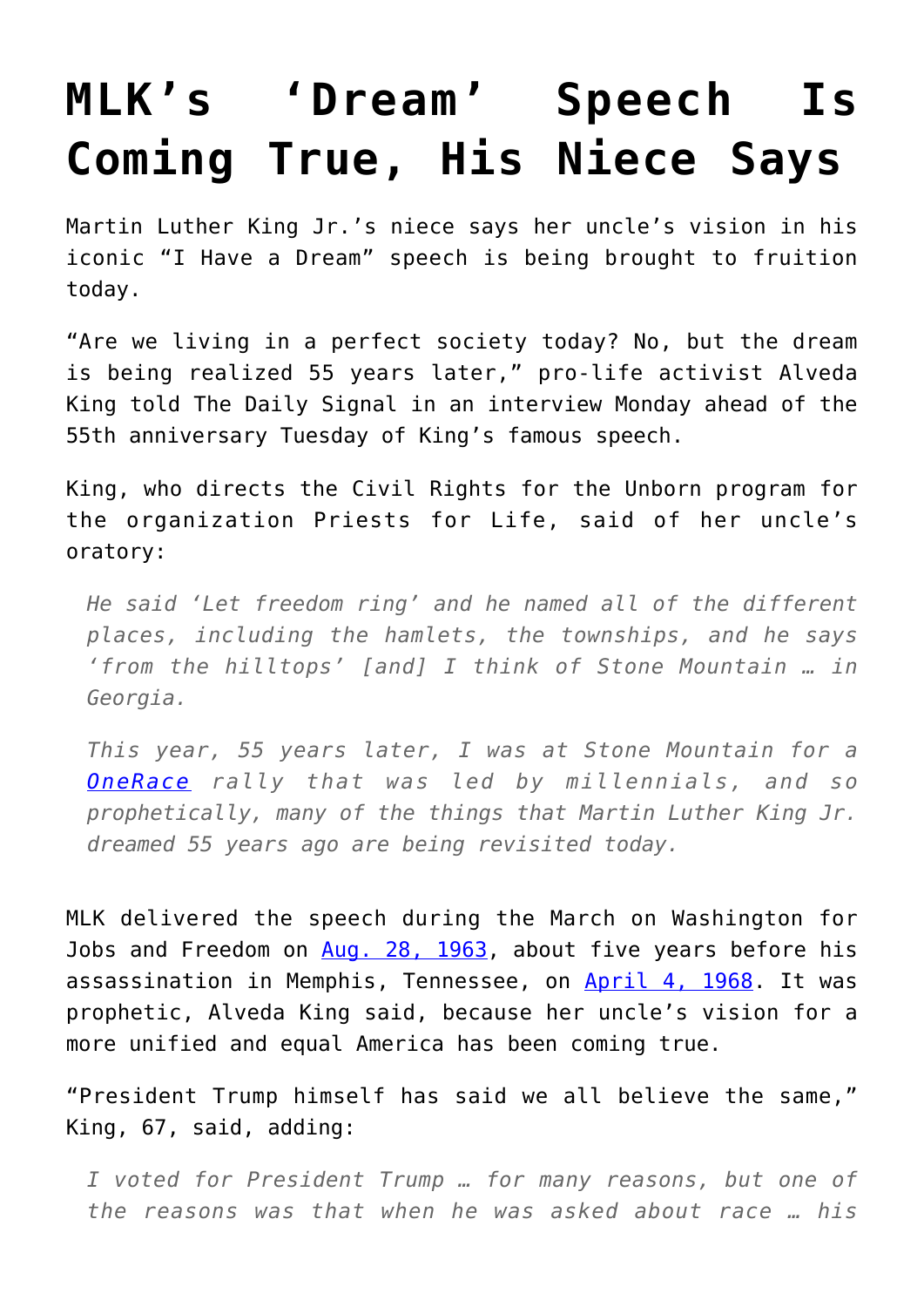*answer—and this was as a candidate, but he has echoed it and said it over and over and repeated it—he says, 'We all believe the same, [it] doesn't matter what color our skin is … everybody … wants somewhere safe to live, food to eat, opportunity to work and produce, opportunity to enjoy their families.'*

King noted that her uncle's speech, which he made on the steps of the Lincoln Memorial, asserted that ["America has given the](http://teachingamericanhistory.org/library/document/i-have-a-dream-speech/) [Negro people a bad check, a check which has come back marked](http://teachingamericanhistory.org/library/document/i-have-a-dream-speech/) ['insufficient funds.](http://teachingamericanhistory.org/library/document/i-have-a-dream-speech/)'"

She said she is encouraged by how today's economic environment—with black and Hispanic unemployment at historic lows—is correcting that insufficiency.

"The unemployment rates are lower, the employment rates are higher in the job market," she said. "We have 6.5 million jobs at least, here in America. The technical, the skilled positions where [there are not enough people](https://www.usatoday.com/story/tech/talkingtech/2017/03/28/tech-skills-gap-huge-graduates-survey-says/99587888/) who are … trained with those skills to step into those jobs."

The country still has room to improve, King told The Daily Signal, and one opportunity is through the Trump administration's [work to advance prison reform](https://www.dailysignal.com/2018/01/11/trump-joins-governors-backing-prison-reform/):

*We are looking at … prison reform and we are beginning to see that we need [jubilee](http://www.biblestudy.org/godsrest/what-is-the-jubilee-year.html) to let those prisoners out and to put them back into society and perhaps into some of those jobs with the proper skills, those who did not commit violent crimes.*

The time is ripe, she said, for America to embrace the values that her uncle fought and prayed for.

"So the opportunity [is increasing] to let people come into a place of dignity and equality in America, not based on skin color, not based on sexuality, but the fact that, as human